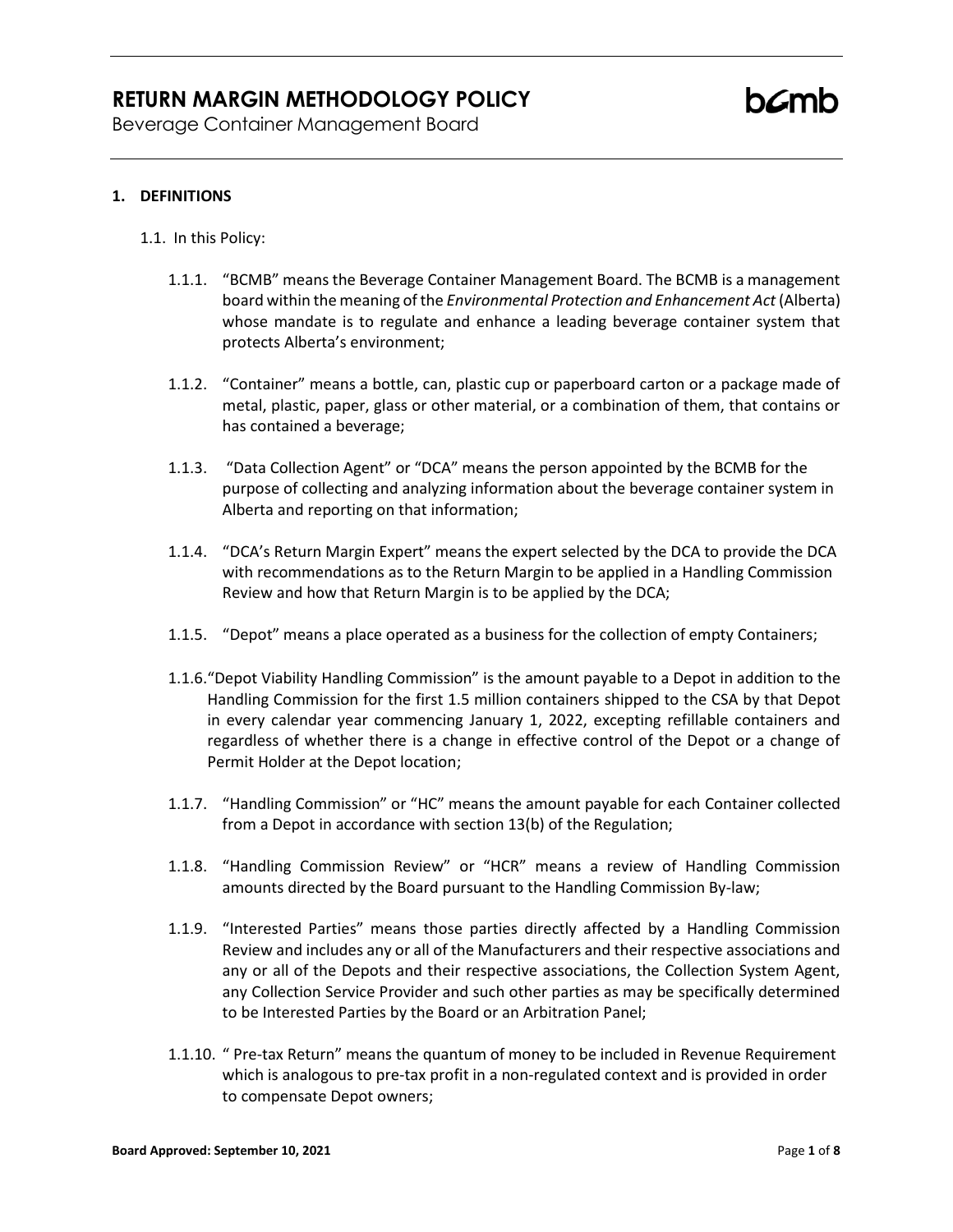Beverage Container Management Board

- 1.1.11. "Pre-tax Return Margin" or "RM" means the ratio to be applied to revenue to calculate the Pre-tax Return to be included in Revenue Requirement;
- 1.1.12. "Revenue Requirement" means the amount of money that all Depots as a group must collect through Handling Commissions and Depot Viability Handling Commissions in a given period of time in order to recover prudently incurred costs and expenses and to earn a fair pre-tax return;
- 1.1.13. "Risk Comparable Entities" means a non-regulated Canadian or US firm, industry or industry group which is comparable in risk to the Depot industry; and
- 1.1.14. "Uniform Code of Accounts" or "UCA" means the series of forms identified as such and provided to each Depot by the Data Collection Agent for the purpose of collecting financial and operational data on an annual basis.
- 1.2. Terms identified in the Beverage Container Recycling Regulation or in the Handling Commission By-law have the same meaning when used in this Policy unless otherwise indicated.

#### **2. BACKGROUND TO POLICY**

- 2.1. Alberta Depots are regulated by the BCMB and Handling Commissions are set based on regulatory cost of service principles applied to Depots as a group. Traditional infrastructure utilities, with large invested capital, are cost of service regulated and earn a return on undepreciated equity invested (rate base). In contrast, Depots have relatively small capital investments. Accordingly, the Return for Depots, similar to other regulated industries with relatively small invested capital, have historically been determined as a percentage of total gross revenue (this percentage is known as a Return Margin) in order to ensure an adequate and competitive compensation for Depots.
- 2.2. Alberta Depots, as a group, must have the opportunity to earn a fair return which has been calculated after consideration of appropriate regulatory principles including the following:
	- 2.2.1. Comparable Investments the Pre-tax Return is comparable to other industries of similar risk;
	- 2.2.2. Capital Attraction the Pre-tax Return is sufficient to allow the Depot industry to attract additional financial capital as needed; and
	- 2.2.3. Financial Integrity the Pre-tax Return is sufficient to ensure the Depot industry viability.
- 2.3. Alberta Depots are subject to a range of business risks including those described in the Appendix to this Policy.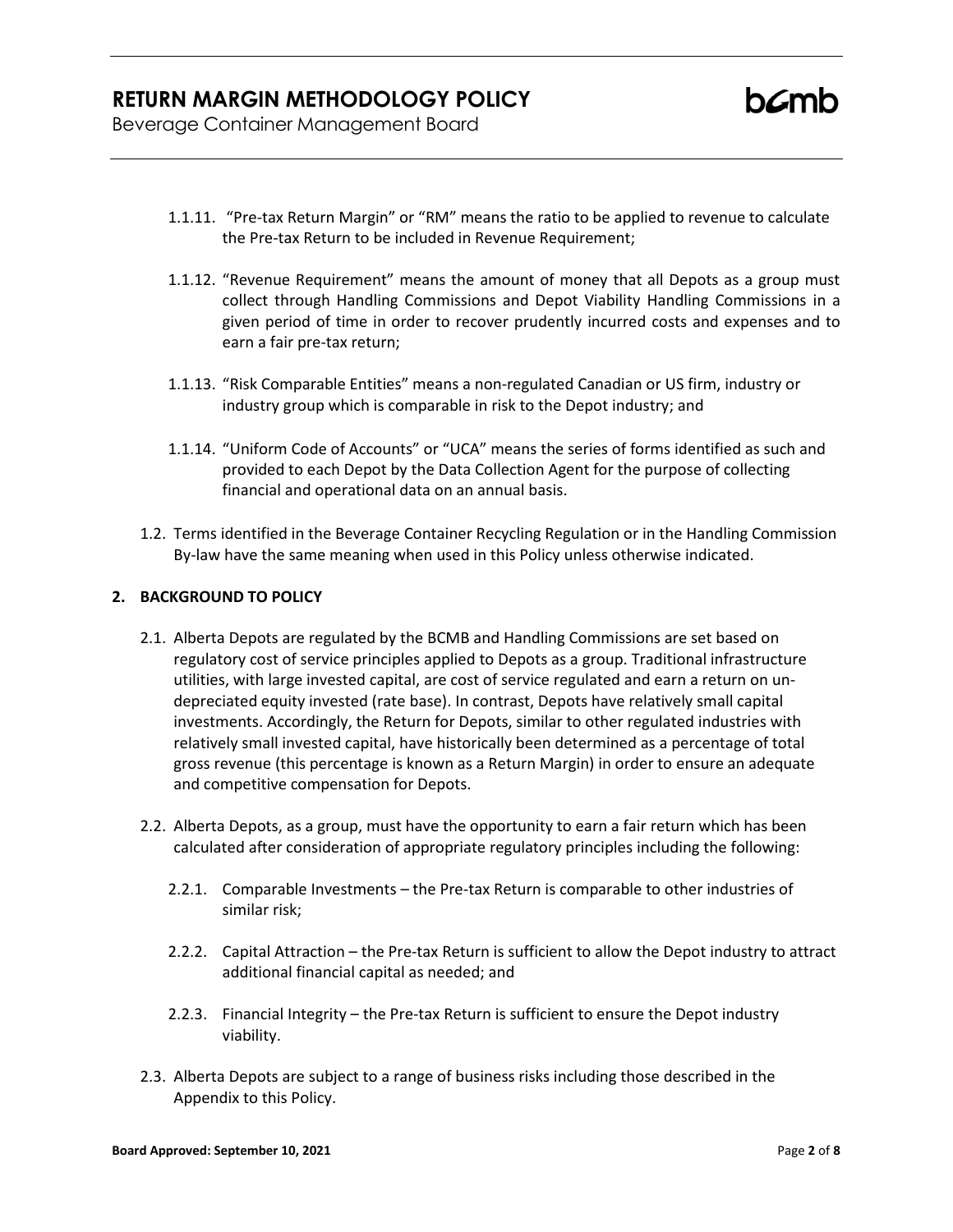Beverage Container Management Board

#### **3. RETURN MARGIN EXPERT**

- 3.1. As part of every Handling Commission Review process, the DCA shall retain the services of a Return Margin Expert, the DCA's Return Margin Expert, to recommend the Pre-tax Return Margin to be used by the DCA in calculating the Pre-tax Return to be included in the Revenue Requirement.
- 3.2. The DCA's Return Margin Expert shall be knowledgeable and experienced in Return Margin rate setting.
- 3.3. When selecting the DCA's Return Margin Expert the DCA shall adhere to the following procedure:
	- 3.3.1. The DCA shall prepare a Return Margin expert terms of reference that outlines the services the DCA requires of the Return Margin expert. The DCA shall also prepare a list of potential experts who will be asked to respond to a Request for Proposal.
	- 3.3.2. The DCA shall provide the Interested Parties with the opportunity to recommend additions, deletions or amendments to both the terms of reference for the DCA's Return Margin Expert and the list of potential experts. The DCA will also ask Interested Parties if they have an objection to any of the potential experts and will require that the Interested Party identify the rationale for the objection. The role of the Interested Parties shall at all times be advisory. Subject to section 4.2 the DCA has the sole prerogative to make the final determination on the terms of reference for the DCA's Return Margin Expert and the list of potential experts. The DCA will provide the Interested Parties with a copy of the final terms of reference for the DCA's Return Margin Expert prior to conducting the Request for Proposal. The DCA shall inform the Interested Parties as to the successful respondent to the Request for Proposal.
	- 3.3.3. Any Interested Party has the right to engage their own Return Margin expert in the Handling Commission Review process if they should so choose. Prior to Interested Parties engaging their own Return Margin expert, the BCMB will facilitate a meeting of Interested Parties to discuss a potential alternative course of action. Interested Parties will retain the sole prerogative to determine whether they will engage their own Return Margin expert.

#### **4. DETERMINATION OF RETURN AND REPORTING**

4.1. The objective of the DCA's Return Margin Expert is to provide the DCA with recommendations as to the Pre-tax Return Margin to be applied in a Handling Commission Review and how that Pre-tax Return Margin is to be applied by the DCA.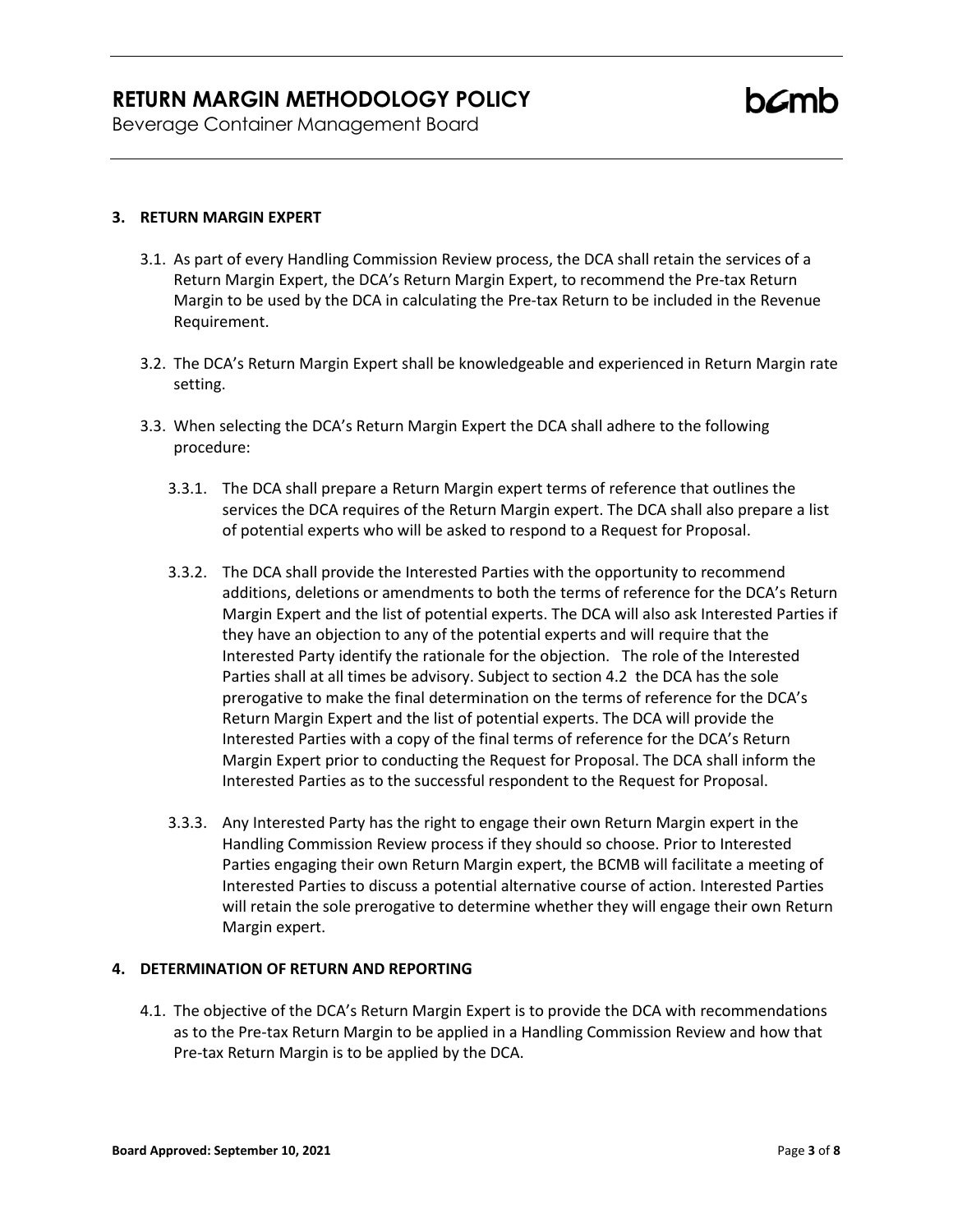Beverage Container Management Board

- 4.2. Determination of the Pre-tax Return Margin and how the Pre-tax Return is to be calculated will be at the sole discretion of the DCA's Return Margin Expert based upon their expertise. The process followed by the DCA's Return Margin Expert will be identified in the DCA's terms of reference and will include the following steps:
	- 4.2.1. Identify and select Risk Comparable Entities after considering the risks of the Alberta Depot industry as discussed in item 2.3 and Appendix A. Notwithstanding that Alberta Depots perform a variety of activities and are subject to a variety of risks, a Risk Comparable Entity shall be risk comparable to Alberta Depots as whole businesses;
	- 4.2.2. Consider the appropriate number of years of data to be analyzed, entities to be included or excluded, the appropriate weighting of results, prevailing market conditions and the applicability of alternative screens in selecting the Risk Comparable Entities;
	- 4.2.3. Calculate the Pre-tax Return Margin associated with the Risk Comparable Entities, which Pre-tax Return Margin, subject to any adjustment recommended by the DCA's Return Margin Expert, shall be used as the Pre-tax Return Margin of the Depots; and
	- 4.2.4. Direct the DCA on how the Pre-tax Return Margin recommended should be applied to determine the Pre-tax Return for the Depots.
- 4.3. The DCA's Return Margin Expert will provide a written report to the DCA which addresses each of the steps outlined in item 4.2. Any variation to the process will be thoroughly discussed in the written report.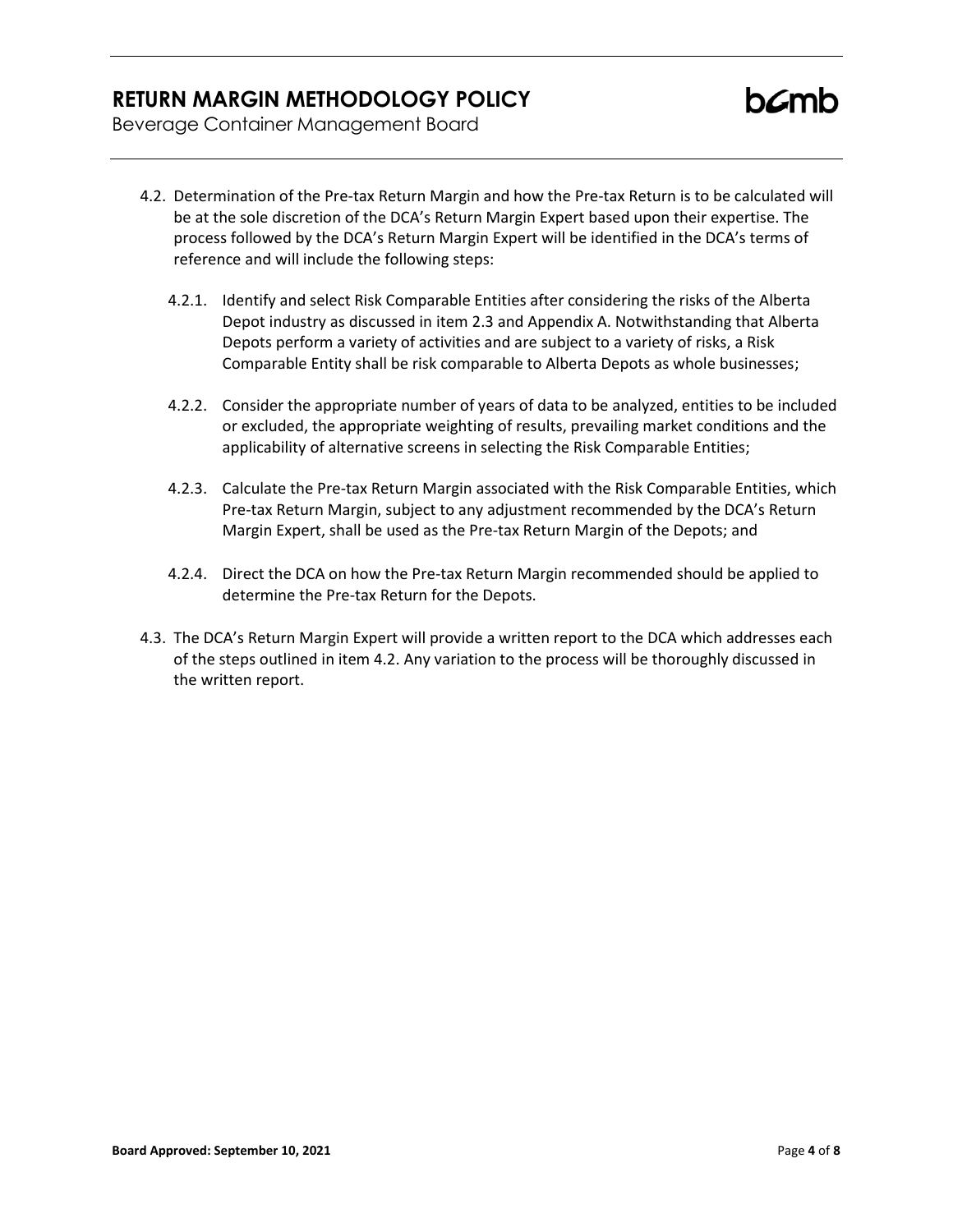Beverage Container Management Board

### **Appendix**

#### **1. RISK COMPARABLE ENTITIES**

Determination of Pre-tax Return Margin for the Depot system relies on analysis of the RM of Risk Comparable Entities which are selected based on the following **primary risk characteristics:**

- a. Operate in an open, unregulated free market such that they accept risk by purchasing products in competitive wholesale markets and also accept risk by marking-up the price of these products and reselling them to retail consumers who can choose their retailers; and
- b. Operate with relatively small invested capital.

#### **2. RISKS AND RISK MITIGATING FACTORS**

- 2.1. Consideration of additional risks and risk mitigating factors assists in assessing whether the Pretax Return Margin quantum determined by application of the two main risk factors listed in Appendix Item 1 is reasonable and robust. Alberta Depots are single whole businesses engaged in primary activities associated with the redemption of empty beverage containers:
	- a. Purchase of empty beverage containers by paying out the deposit value; and
	- b. Conducting logistic and supporting administrative operations related to the redemption and sorting of beverage containers for recovery by manufacturers.
- 2.2. In assessing the risk facing Alberta Depots the Return Margin Expert should give consideration to the following risk factors and to what extent the risk mitigating factors attenuate that risk:
	- 2.2.1. **Small Size Business Risk**: Firms with less market capitalization or size face greater risk. Even considered on a collective basis the Depot system is materially smaller than many individual businesses within Risk Comparable Entities.

#### *Risk mitigating factor(s):*

One of the purposes of the Handling Commission Review process administered by the BCMB is to maintain the viability of the Alberta Depot industry. Of note, BCMB policy states that, "Handling Commissions must provide an opportunity, on a Network wide basis, and not on an individual Depot basis, to earn a fair return, but there shall be no guarantee of profitability for individual Depots in Alberta." Some risk mitigating factors to be considered include:

a. The Regulation establishes a fixed deposit amount as an incentive to consumers to return beverage containers through the Depot network;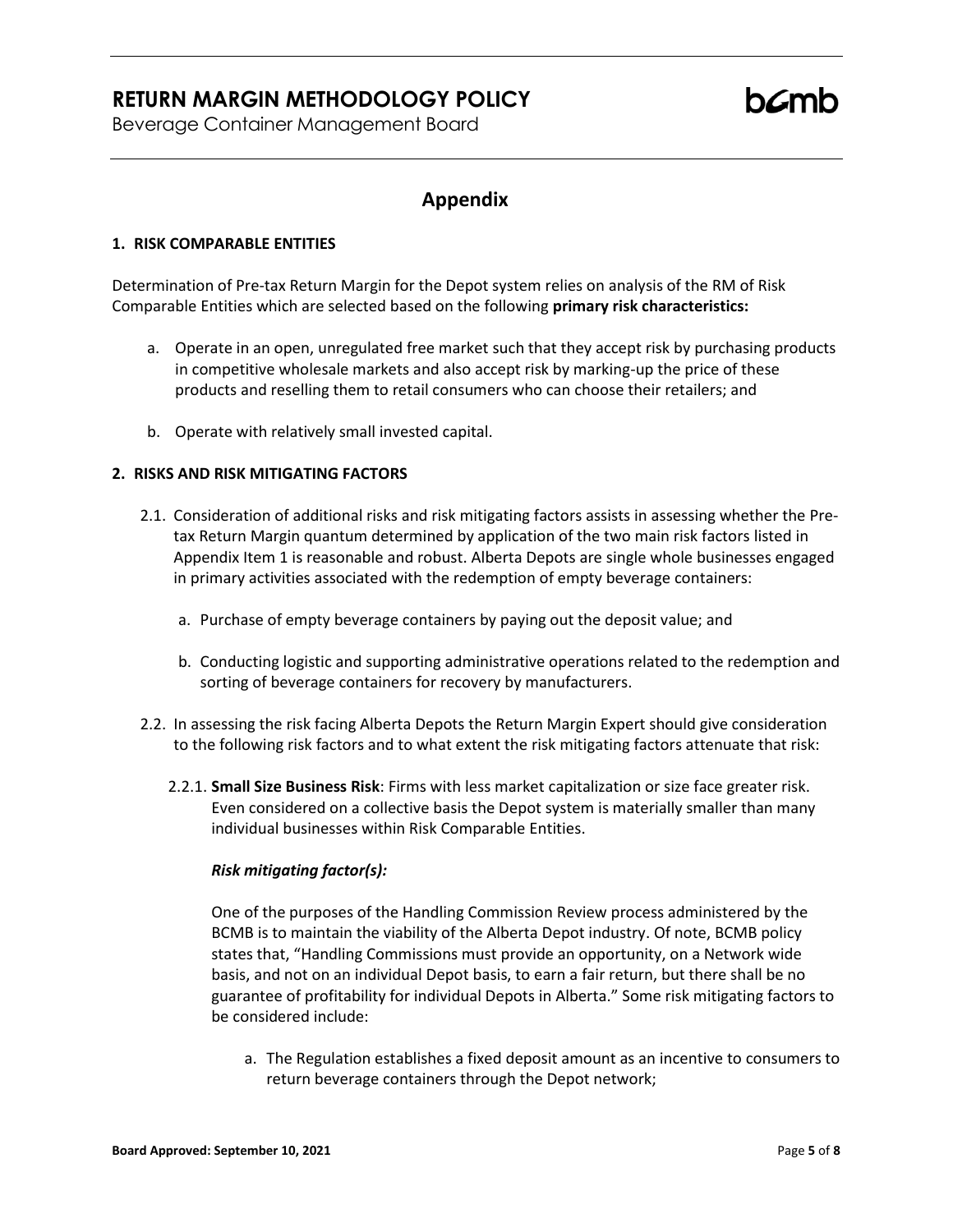**h***C*mh

Beverage Container Management Board

- b. The BCMB has historically tried to promote and educate consumers about using the depot network;
- c. The BCMB has historically recognized the importance of providing public access to depots located throughout the Province; and

The Regulation requires all Manufacturers of beverage container to register those containers.

- 2.2.2. **Regulatory Lag Risk:** Data gathering and timing limitations constrain the HCR's ability to establish Handling Commissions that reflect actual costs and revenues experienced by Depots at the time those HCs are to come into effect (the Target Date). Specifically:
	- a. UCA cost data, upon which the Revenue Requirement is based, are 18-30 months older than the Target Date; and
	- b. After HCs are implemented on the Target Date they remain fixed until the next review (Annual Update or HCR) - there is no dynamic adjustment or use of balancing accounts to reflect the impact of economic and government policy changes in the period that the Handling Commissions are in effect.

#### *Risk Mitigating Factor(s):*

- a. Application of inflation indices to escalate the UCA data up to the Target Date; and
- b. Annual updates of the UCA data and indices to recalculate the Revenue Requirement and attendant HCs (See Handling Commission By-law).
- 2.2.3. **Change in Law Risk:** The depot system exists solely under the aegis of the Beverage Container Recycling Regulation (BCRR) and the policies of its regulator, the BCMB. The economic viability of investments in the Depot system is thus subject to the risk of changes to the BCRR by the Government of Alberta as well as BCMB policies (e.g. Depot siting policies can decrease volumes to incumbent depots, 5-year permits can influence the financing of the cost of Depot land, buildings and operations).

#### *Risk mitigating factor(s):*

- a. The multi-stakeholder nature of the BCMB, where Depots hold 1/3 of seats on the Board helps to ensure Depot perspectives are considered regarding BCMB policies.
- 2.2.4. **CSA and CSP Performance Risk:** Depot activities are dependent on CSA and CSP operations. Interruptions to "downstream" processing (e.g. issues with transportation, software, payments or processing plant availability) can quickly impact a Depots' ability to function.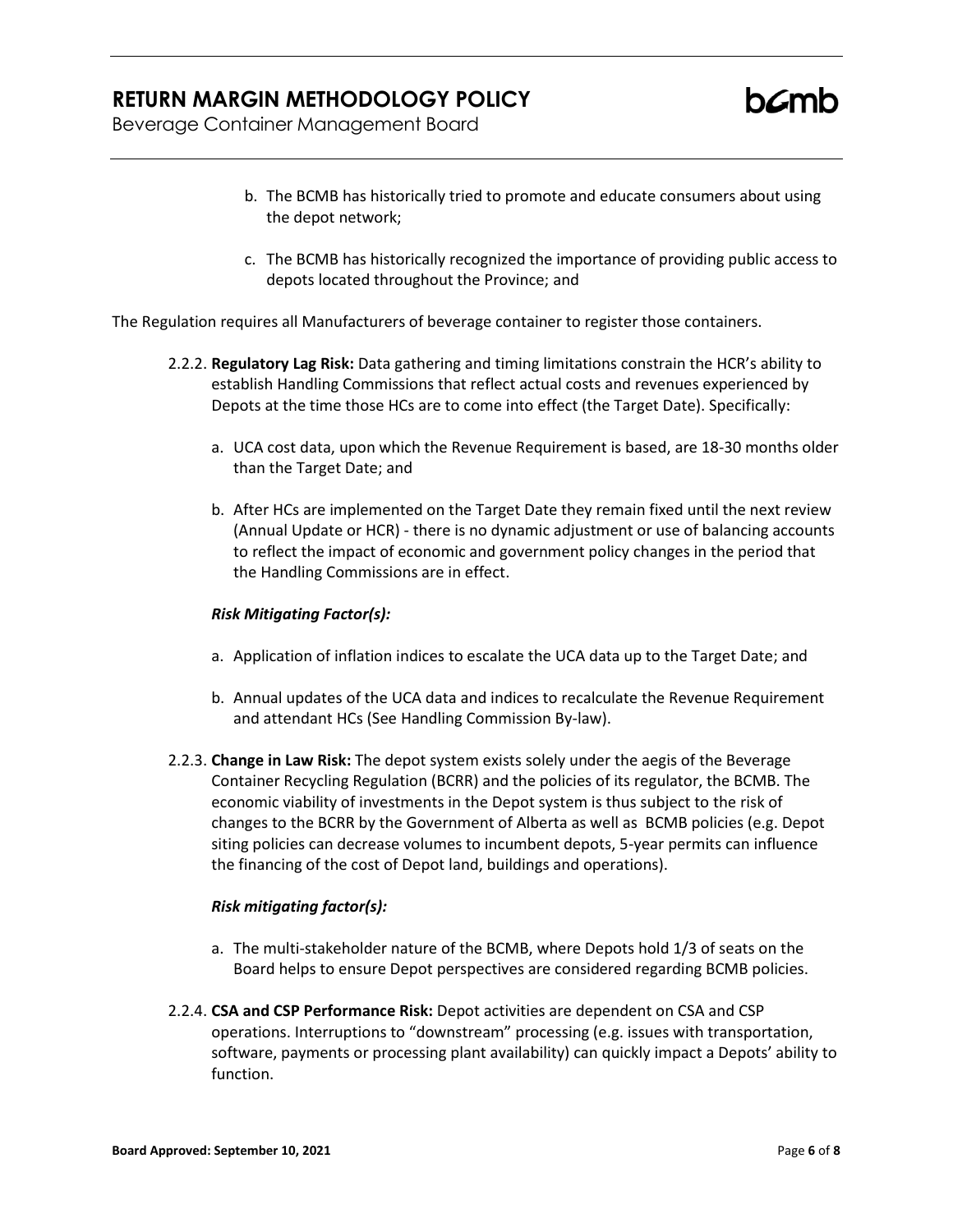Beverage Container Management Board

#### *Risk mitigating factor(s):*

- a. The BCMB regulates the performance of CSAs and CSPs through operating agreements that contain performance standards. Each CSA and CSP has an operating agreement with the Alberta Bottle Depot Association (ABDA) by which they have agreed to certain performance standards.
- 2.2.5. **System Container Forecast Risk**: The DCA's forecast of empty beverage container sales volumes, container mix and returns is a fundamental component for the setting of HCs. The accuracy of the DCA's volume forecast is contingent on how well the forecast model anticipates changes to key variables affecting consumption and returns of beverage containers. These key variables include consumer choices and broad economic factors affecting returns which are outside of Depot control.

#### *Risk mitigating factor(s):*

- a. The DCA's model has been updated continuously since 2007 and is assessed by the Interested Parties through the HCR process.
- 2.2.6. **Individual Depot Volume Risk** (Revenue risk): Although the BCMB controls the number of Depots licensed, a Depot's permit does not provide a protected market or guaranteed income for any one Depot. Depots compete with each other because the public is free to select any Depot it chooses to return a container and because other Depots are not prohibited from offering collection services from areas outside their nominal trading area.

#### *Risk mitigating factor(s):*

- a. BCMB siting policies can mitigate or exacerbate individual Depot volume risk.
- 2.2.7. **Operational Risks:** Include the following:
	- a. **Shrinkage** (breakage, miscounting, theft) and **Staff turnover** (loss of productivity, resources to hire and train new staff);
	- b. **Front-end errors:** miscounting of containers and purchase of unregistered containers can result in losing deposit and HC revenues and higher operating costs;
	- c. **Back-end errors**: Improperly sorted containers and/or breakage of glass can result in non-payment to a Depot and potential compliance penalties;
	- d. **Theft:** The cash-based nature of Depots presents opportunities for theft. This can occur at the front end (more cash paid out than containers returned); back end (theft of containers already purchased); or robbery of cash held on Depot premises; and